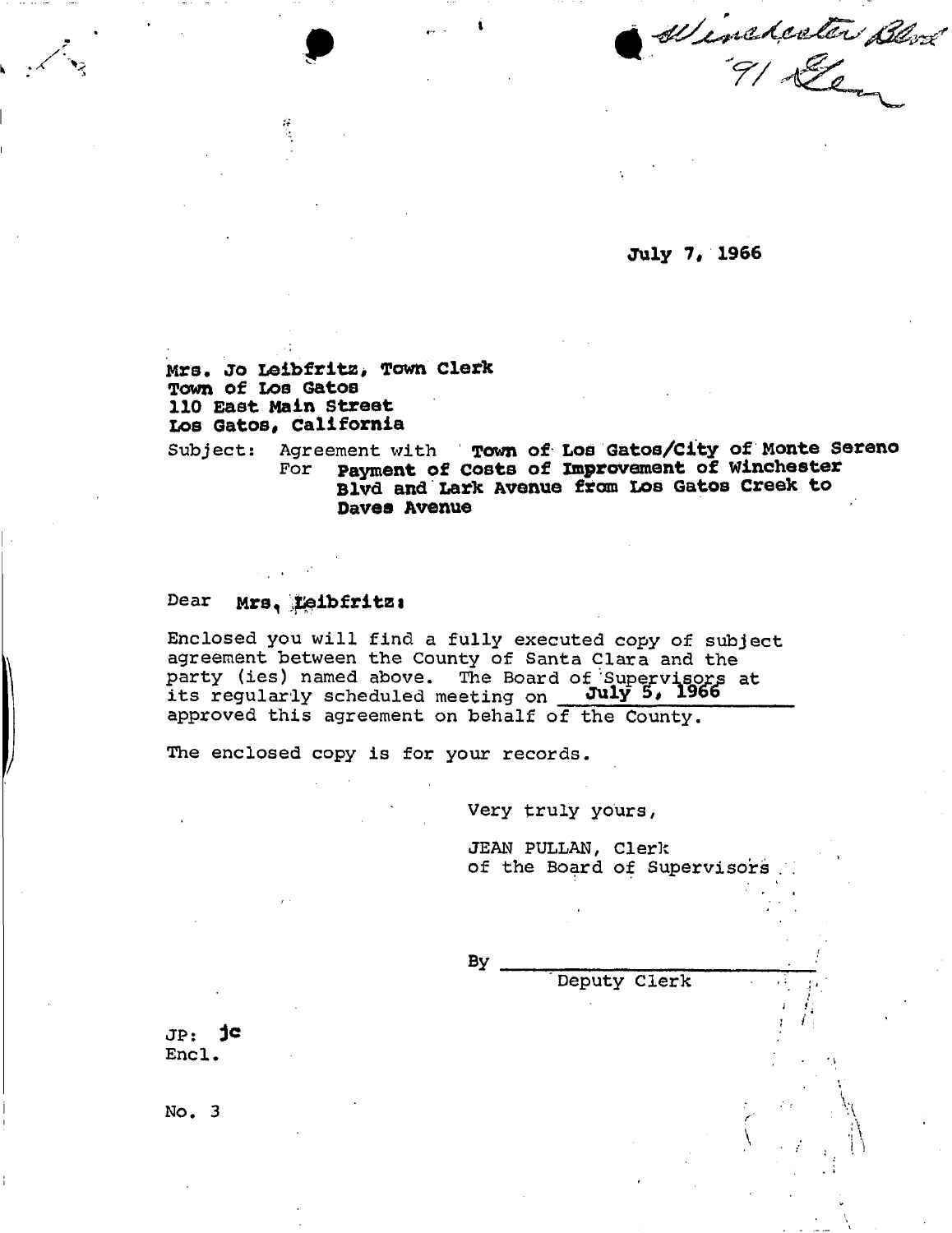**July 1\$ 1966** 

**Miss Winifred Frost, Clerk City of Monte sereno 18041 Saratoga~Los Gatos Road Monte Sereno, California** 

Subject: Agreement with **City of Monte Sereno/Town of Los Gatos**<br>For **Payment of Costs of Improvement of Winchester** For **Payment of Costs of improvement of Winchester Blvd and Lark Avenue from Los Gatos Creek to Daves Avenue** 

## Dear **Miss Frosts**

Enclosed you will find a fully executed copy of subject agreement between the County of Santa Clara and the party (ies) named above. The Board of Supervisors at its regularly scheduled meeting on **July 5, 1966**  approved this agreement on behalf of the County.

The enclosed copy is for your records.

Very truly yours,

JEAN PULLAN, Clerk of the Board of Supervisors

 $By \nightharpoonup$ 

Deputy Clerk

JP: **jo**  Encl.

No. 3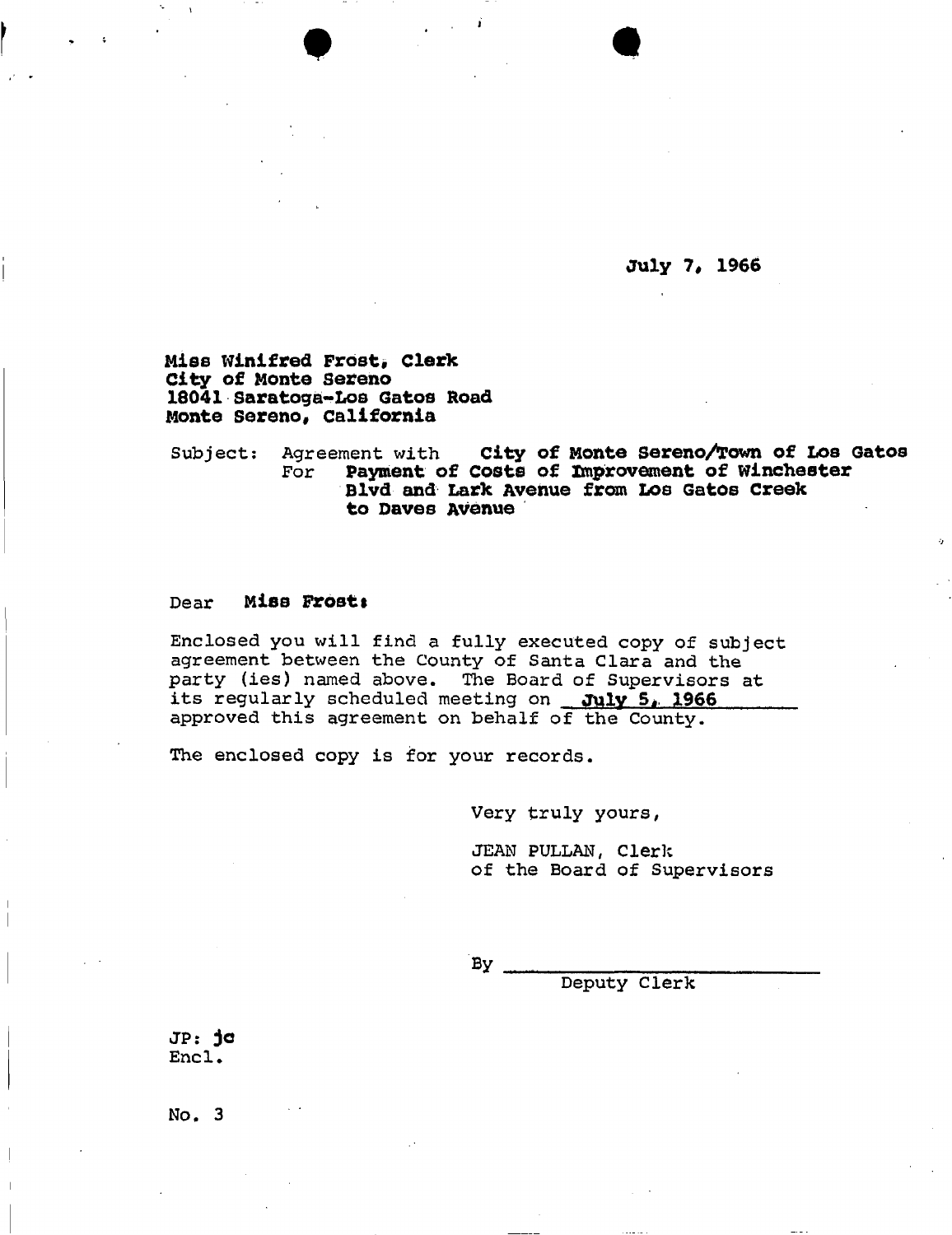

AGREEMENT BETWEEN THE CITY OF THE TOWN OF LOS GATOS, AND THE COUNTY OF SANTA CLARA FOR PAYMENT OF COSTS OF IMPROVEMENT OF WINCHESTER BOULEVARD AND LARK AVENUE FROM LOS GATOS CREEK TO DAVES AVENUE

THE FOLLOWING is an agreement between the County of Santa Clara, a political subdividion of the State of California, hereinafter called "County", and the City of Monte Sereno, a municipal corporation of the State of California, hereinafter called "City"; and the Town of Los Gatos, a municipal corporation of the State of California, hereinafter called "Town";

WHEREAS, City, Town and County wish to improve Winchester Boulevard and Lark Avenue (herein for convenience referred to as "said project") I by resurfacing said Avenue and Boulevard and constructing necessary appurtenances to the foregoing improvements; and

WHEREAS, approximately 18 percent of the estimated cost of said project will be expended within the limits of the Town; and

WHEREAS, approximately 10 percent of the estimated cost of said project will be expended within the limits of City; and

.WHEREAS, Town, City and County wish to provide for the payment of their respective shares of the costs of constructing said project;

NOW, THEREFORE, in consideration of their mutual promises, covenants and agreements herein contained, the parties hereto do hereby agree as follows:

1. County shall prepare plans and specifications for the construction of said project and shall submit said plans and specifications to City and Town for approval/

2. Construction, Inspection and Insurance. Upon approval of said plans and specifications by City and Town, County shall advertise for bids for the construction of said project, award a contract therefor, and supervise the construction thereof to completion. County agrees to require any contractor engaged to construct said project to take out and maintain in full force and effect during the construction of said project public liability and property damage insurance in

Public Warks (3)

 $\boldsymbol{\nu}$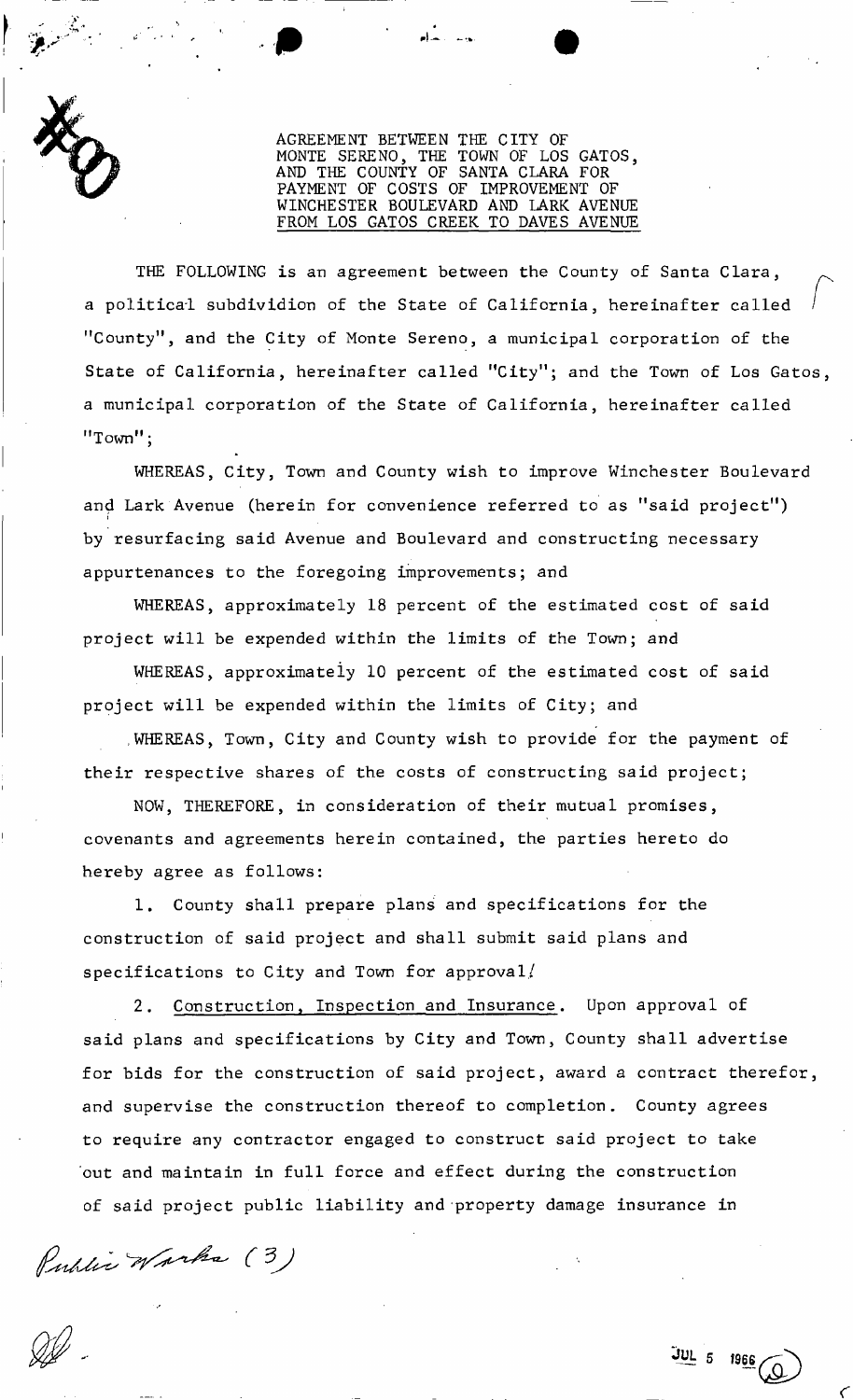form and limits of liability acceptable to City and Town, insuring City and Town and their employees, from and against loss, cost or expense arising out of or in any way connected with the construction of said project.

3. Payment

(a) Within thirty (30) days after approval by City of said plans and specifications, City shall pay to County the sum of \$4,000.00, which is 80 percent of the total amount presently estimated by County's Engineer to be 10 percent of the construction cost of said project.

(b) Within thirty (30) days after approval by Town of said plans and specifications, Town shall pay to County the sum of \$9,000.00, which is the total amount presently estimated by County's Engineer to be 18 percent of the construction cost of said project.

(c) As used in this agreement, the term "construction cost" of said project shall mean the sum total of all the costs incurred and expenditures made by County, including but not limited to engineering costs and expenses, costs and expenses of preparation of plans and specifications, costs and expenses for inspection, publication, advertising and printing, cost of the construction contract awarded by County for the construction of said project, cost of extra work authorized by County, and cost of all materials not included in the contract price of said construction contract.

(d) Upon completion of said project. County shall pay the cost of the construction contract awarded by County for the construction of said project and cost of extra work authorized by County to its contractor and shall thereafter prepare and furnish to City and Town a final accounting of said construction cost. Said accounting shall show the final construction cost for said project in its entirety.

(e) In the event said accounting shows that 10 percent of the final construction cost is less than the sum advanced by City to County under Paragraph 3 hereof, County shall refund to City the difference between the sum of \$4,000.00 and 10 percent of the final construction cost. In the event said accounting shows that 10 percent of the final construction cost is more than the sum advanced by City

 $-2-$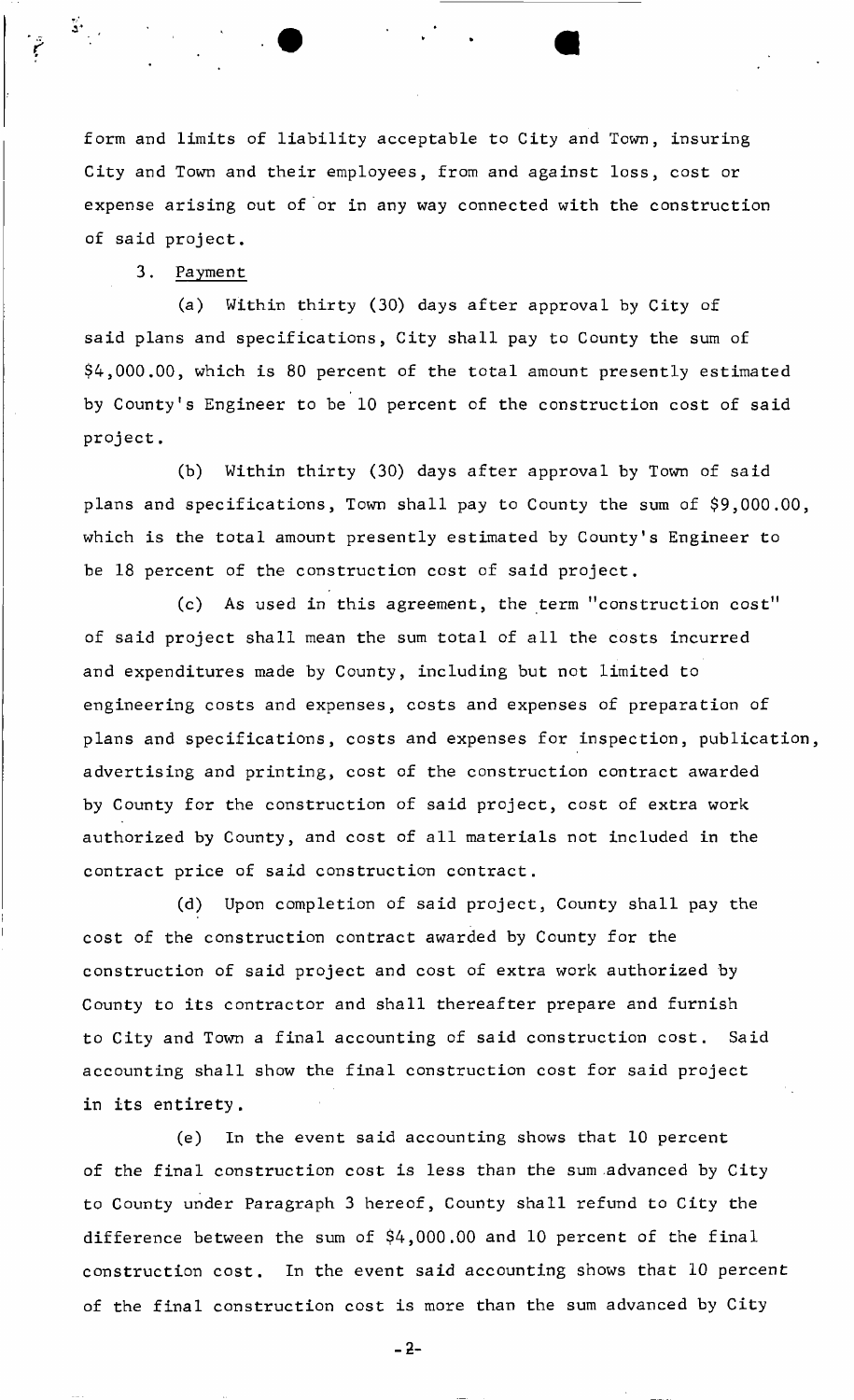to County under Paragraph 3' hereof, City shall pay its share of the additional amount within 30 days after approval of said accounting. In no event, however, shall the share of said construction cost borne by the City exceed the sum of \$5,000.00.

(f) In the event said accounting shows that 18 percent of the final construction cost is less than the sum advanced by Town to County under Paragraph 3 hereof, County shall refund to Town the difference between the sum of \$9,000.00 and 18 percent of the final construction cost. In no event, however, shall the share of said construction cost borne by the Town exceed the sum of \$9,000.00.

4. Annexation

(a) Notwithstanding the provisions of Paragraph 3 above, in the event of annexation by Town of any of the area of said project before approval of the plans and specifications by Town. Town's share of the cost of construction shall be 18 percent of said cost, plus the percentage the part annexed bears to the total area of said project. For purpose of computing Town's share of said cost, the following formula shall be used:

Area of Road Project Annexed X 100 = percent of area annexed Total Area of Road Project 18 percent plus percent of area annexed times cost of construction = Town!s share of cost of construction.

(b) Notwithstanding the provisions of Paragraph 3 above, in the event of annexation by City of any of the area of said project before approval of the plans and specifications by City, City's share of the cost of construction shall be 10 percent of said cost, plus the percentage the part annexed bears to the total area of said project. For purpose of computing City's share of said cost, the following formula shall be used:

Area of Road Project Annexed X 100 = percent of area annexed. Total Area of Road Project 10 percent plus percent of area annexed times cost of construction  $=$ City's share of cost of construction.

5. Termination. In the event County does not award a contract for the construction of said work on or before June 1, 1967, this agreement shall terminate ipso facto upon said date and shall be of no further force or effect.

 $-3-$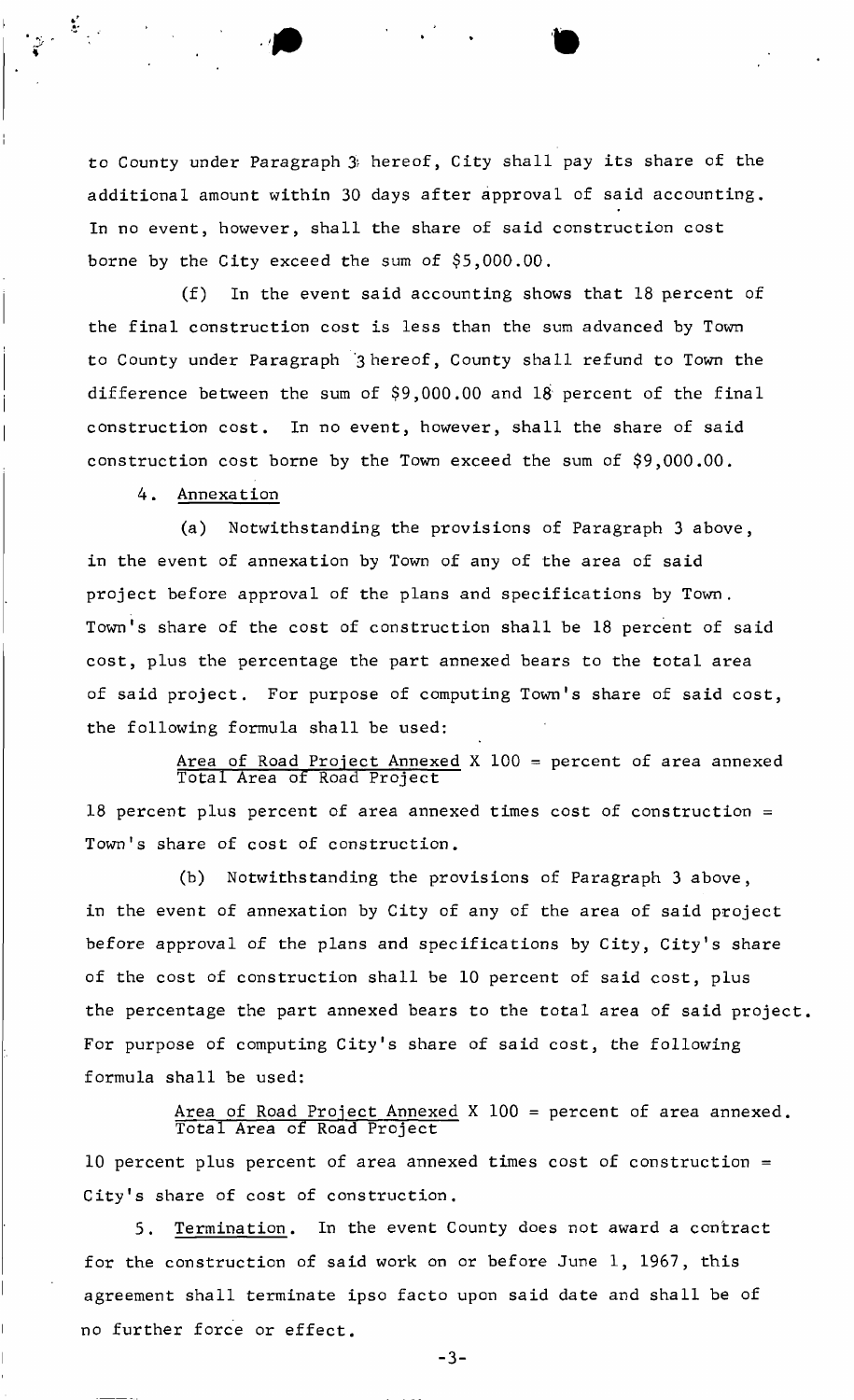IN WITNESSWHEREOF, the parties have caused this agreement to be executed this JU L 5 1966

 $\mathcal{G}^{(N)}$ 

 $\mathcal{L}_{\mathbf{r}}$ 

COUNTY OF SANTA CLARA By mu Chairman of the Board of Supervisors ATTEST: JEAN PULLAN, Clerk  $\cap$  of the Board of Supervisors ela APPROVED AS TO FORM: JOHN R. KENNEDY, Acting County Counsel By General & Johannson Deputy Counsel CITY OF MONTE SERENO, a municipal  $\frac{1}{2}$ corporation LO By Mayor And City Manager JUN 15 1966 Date ATTEST: .ty Clerk TOWN O**G** LOS GAȚOS, a municipal corpo*ration* // By m And Town Manager **JUN 8 1966** Date ATTEST: Tówn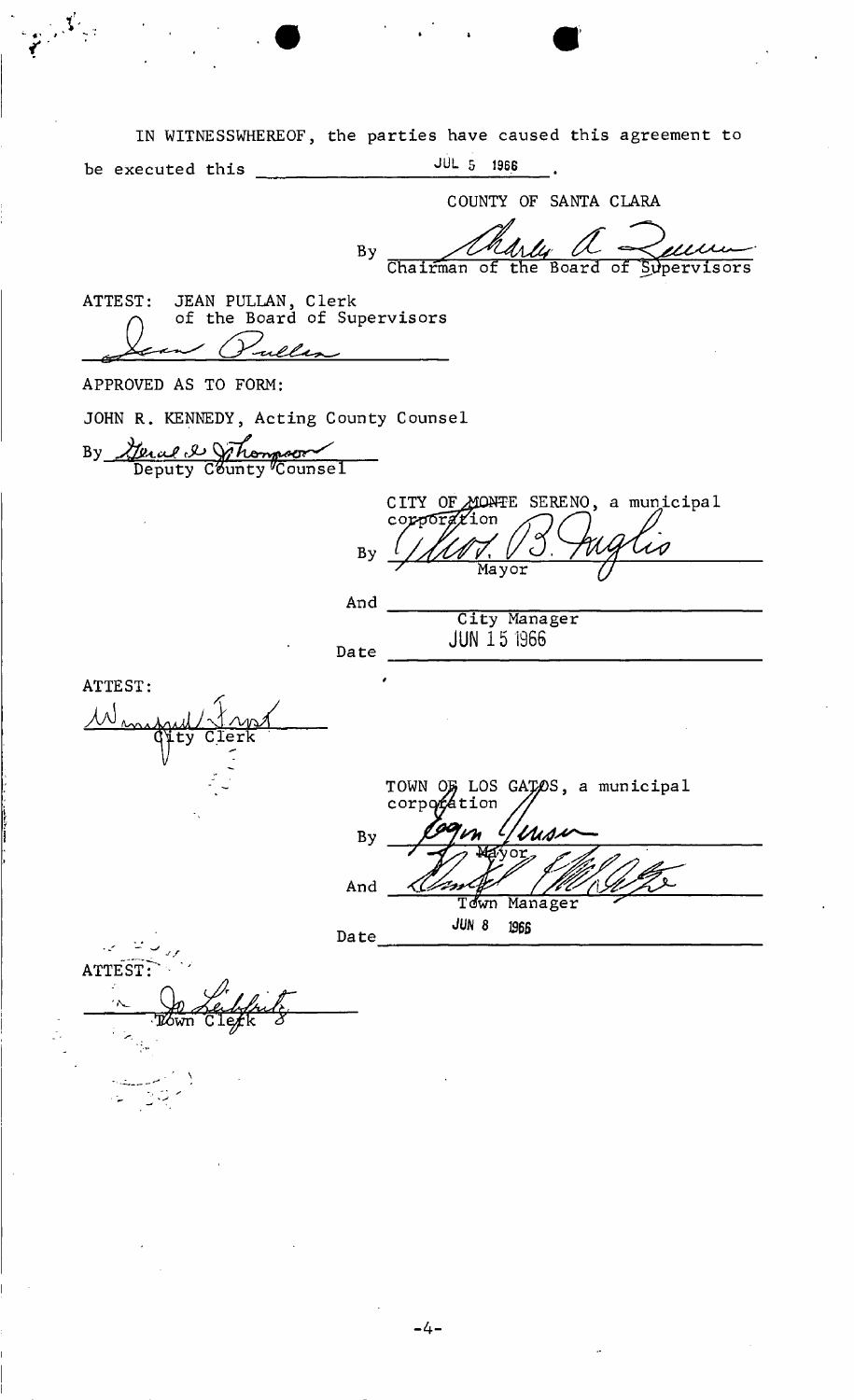## . *m*  i a *v. 'et* eanta clara



## TRANSMITTAL MEMORANDUM

PARTMENT OF PUBLIC WORKS

DATE: \_\_\_\_ June 24, 1966

S.D. i

 $5, 1966$ FOR: BOARD OF SUPERVISORS AGENDA OF July

FROM: E. C. STEFFANI, DESIGN, PUBLIC WORKS.

TITE: AGREEMENT BETWEEN THE CITY OF MONTE SERENO, THE TOWN OF LOS GATOS, AND THE COUNTY OF SANTA CLARA FÓR THE IMPROVEMENT OF WINCHESTER BOULEVARD BETWEEN LARK AVENUE AND DAVES AVENUE.

DESCRIPTION: This agreement provides for the resurfacing of Winchester Boulevard between Lark Avenue and Daves Avenue based upon the prorata of jurisdiction in said road. The work will be done in conjunction with the placing of the final wearing surface on Lark Avenue, which work was deferred from the cold winter of 1965-66 to a time more favorable for paving.

Project is expected to be advertised on or about  $\mathcal{P}$ 

Approval is recommended.

JAMES T. POTT, COUNTY ENGINEER

**i***<sup>i</sup>***,** 

|                  |  |                   | $\cdot$ |  |
|------------------|--|-------------------|---------|--|
|                  |  | AGENDA DATA       |         |  |
| $\texttt{DATE:}$ |  | JUL 5 1966        |         |  |
| ITEM NO:         |  |                   |         |  |
| BOARD ACTION     |  |                   |         |  |
|                  |  |                   |         |  |
|                  |  |                   |         |  |
| á.               |  | <u>JUL 5 1966</u> |         |  |

 $\angle$ PPROVED:

755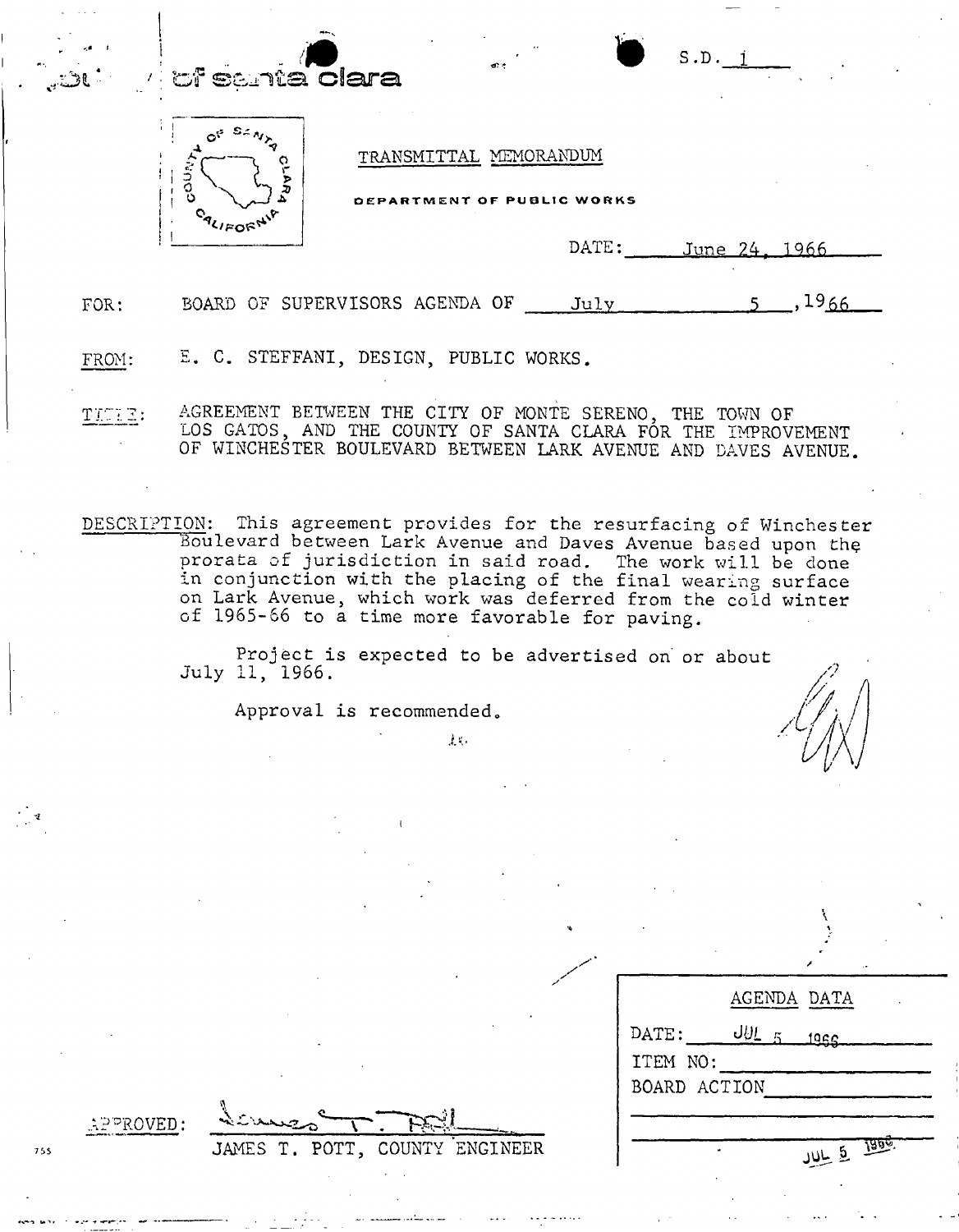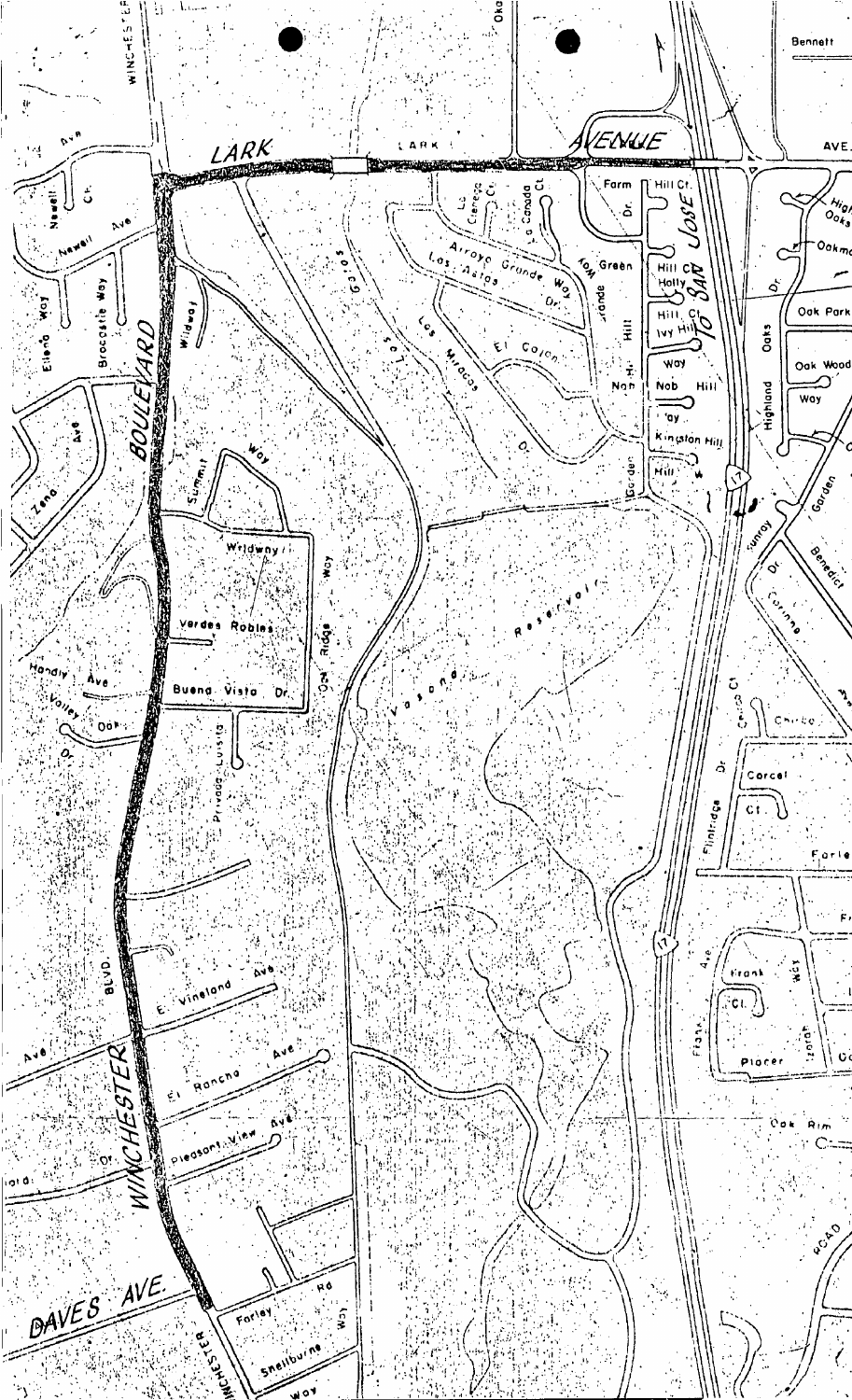AGREEMENT BETWEEN THE CITY OF<br>MONTE SERENO. THE TOWN OF LOS THE TOWN OF LOS GATOS. AND THE COUNTY OF SANTA CLARA FOR PAYMENT OF COSTS OF IMPROVEMENT OF WINCHESTER BOULEVARD AND LARK AVENUE FROM LOS GATOS CREEK TO DAVES AVENUE

THE FOLLOWING is an agreement between the County of Santa Clara, a political subdividion of the State of California, hereinafter called "County", and the City of Monte Sereno, a municipal corporation of the State of California, hereinafter called "City"; and the Town of Los Gatos, a municipal corporation of the State of California, hereinafter called "Town";

WHEREAS, City, Town and County wish to improve Winchester Boulevard and Lark Avenue (herein for convenience referred to as "said project") by resurfacing said Avenue and Boulevard and constructing necessary appurtenances to the foregoing improvements; and

WHEREAS, approximately 18 percent of the estimated cost of said project will be expended within the limits of the Town; and

WHEREAS, approximately 10 percent of the estimated cost of said project will be expended within the limits of City; and

WHEREAS, Town, City and County wish to provide for the payment of their respective shares of the costs of constructing said project;

NOW, THEREFORE, in consideration of their mutual promises, covenants and agreements herein contained, the parties hereto do hereby agree as follows:  $\mathbb{I}^{\{1\}}$ 

1. County shall prepare plans and specifications for the construction of said project and shall submit said plans and specifications to City and Town for approval/

2. Construction, Inspection and Insurance. Upon approval of said plans and specifications by City and Town, County shall advertise for bids for the construction of said project, award a contract therefor, and supervise the construction thereof to completion. County agrees to require any contractor engaged to construct said project to take out and maintain in full force and effect during the construction of said project public liability and property damage insurance in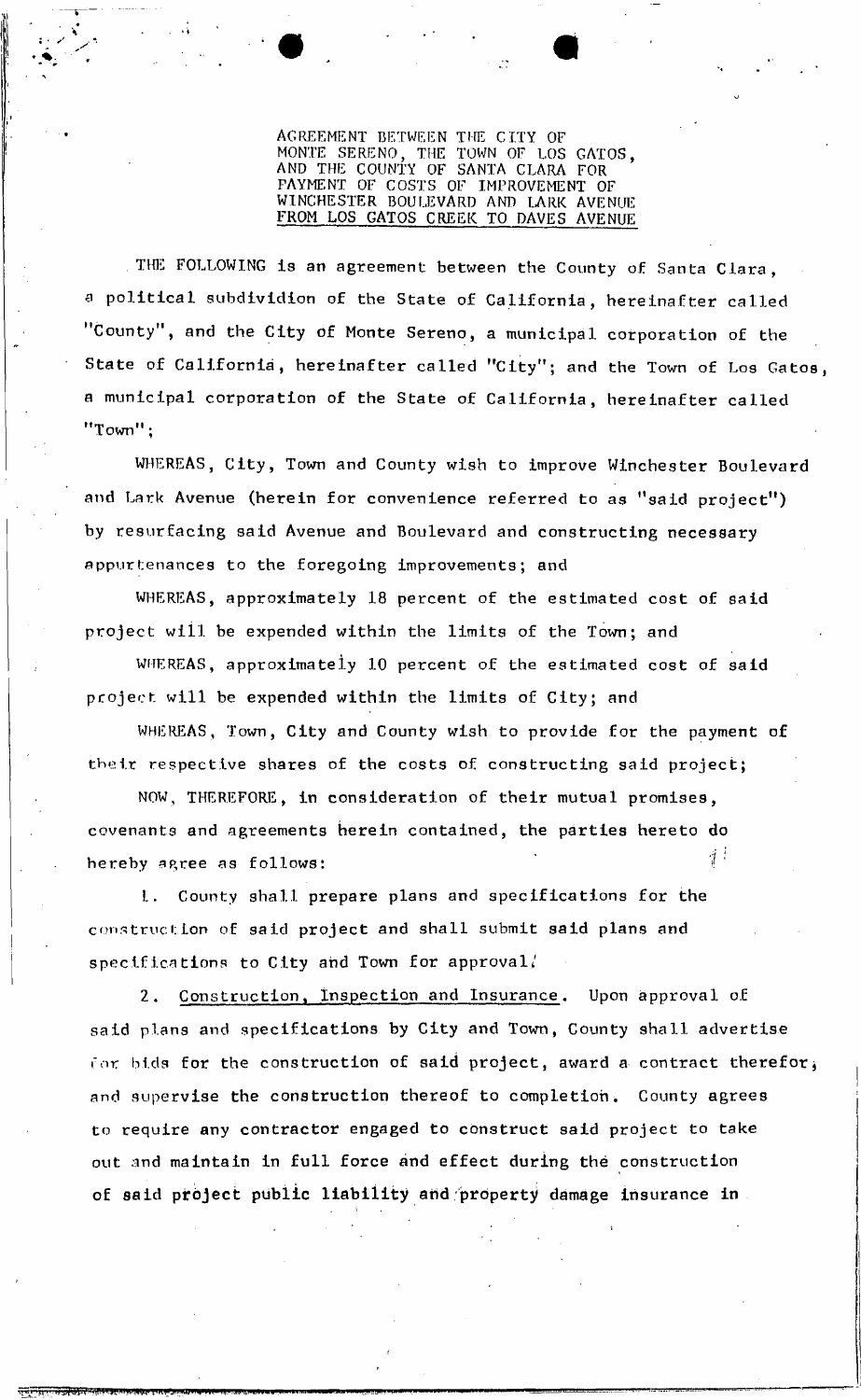form and limits of liability acceptable to City and Town, insuring City and Town and their employees, from and against loss, cost or *i*  expense arising out of or in any way connected with the construction of said project,

3. Payment

(a) Within thirty (30) days after approval by City of said plans and specifications, City shall pay to County the gum of \$4,000.00, which is 80 percent of the total amount presently estimated by County's Engineer to be 10 percent of the construction cost of said project.

(b) Within thirty (30) days after approval by Town of said  $\backslash$  plans and specifications, Town shall pay to County the sum of \$9,000.00, which is the total amount presently estimated by County's Engineer to be ) percent of the construction cost of said project.

(c) As used in this agreement, the term "construction cost" of said project shall mean the sum total of all the costs incurred and expenditures made by County, including but not limited to engineering costs and expenses, costs and expenses of preparation of plans and specifications, costs and expenses for inspection, publication, advertising and printing, cost of the construction contract awarded I  $\mathbf{f}$  county for the construction of said project, cost of extra works works works works works works works works works works works works works works works works works works works works works works works works works wor authorized by County, and cost of all materials not included in the contract price of said construction contract.

(d) Upon completion of said project, County shall pay the cost of the construction contract awarded by County for the construction of said project and cost of extra work authorized by County to its contractor and shall thereafter prepare and furnish to City and Town a final accounting of said construction cost. Said accounting shall show the final construction cost for said project in its entirety.

(e) In the event said accounting shows that 10 percent of the final cost is less than the final cost is less than the sum advanced by  $C$  than the sum advanced by  $C$  $\mathcal{L}_\text{c}$  here  $\mathcal{L}_\text{c}$  here  $\mathcal{L}_\text{c}$  here  $\mathcal{L}_\text{c}$  here  $\mathcal{L}_\text{c}$  here  $\mathcal{L}_\text{c}$  here  $\mathcal{L}_\text{c}$ different the sum of  $\mathcal{O}(\mathcal{E})$  and  $\mathcal{E}(\mathcal{E})$  and  $\mathcal{E}(\mathcal{E})$  and  $\mathcal{E}(\mathcal{E})$  and  $\mathcal{E}(\mathcal{E})$ construction cost. In the event said accounting shows that 10 percent of the final construction cost is more than the sum advanced by City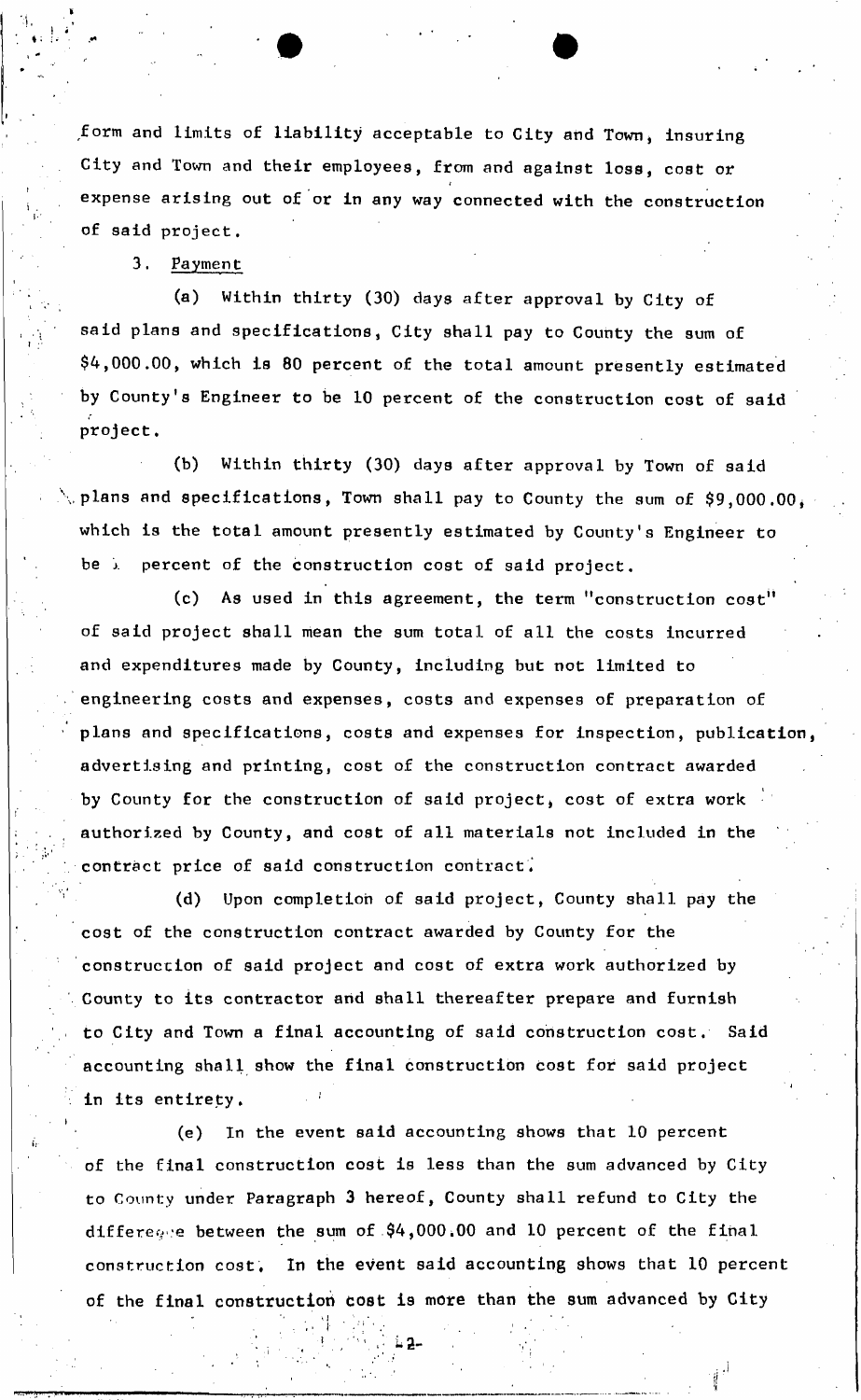to County under Paragraph 3 hereof, City shall pay its share of the additional amount within 30 days after approval of said accounting. In no event, however, shall the share of said construction cost bor. by the City exceed the sum of  $$5,000.00.$ 

(f) In the event said accounting shows that 18 percent of the final construction cost is less than the sum advanced by Town to County under Paragraph 3 hereof, County shall refund to Town the difference between the sum of \$9,000.00 and 18 percent of the final construction cost. In no event, however, shall the share of said construction cost borne by the Town exceed the sum of \$9,000.00.

4. Annexation

(a) Notwithstanding the provisions of Paragraph 3 above, in the event of annexation by Town of any of the area of said project before approval of the plans and specifications by Town. Town's share of the cost of construction shall be 18 percent of said cost, plus the percentage the part annexed bears to the total area of said project. For purpose of computing Town's share of said cost,  $\mathbf{1}$ the following formula shall be used:

1

Area of Road Project Annexed X 100 = percent of area annexed Total Area of Road Project 18 percent plus percent of area annexed times cost of construction =

(b) Notwithstanding the provisions of Paragraph 3 above, in the event of annexation by City of any of the area of said project before approval of the plans and specifications by City, City's share of the cost of construction shall be 10 percent of said cost, plus the percentage the part annexed bears to the total area of said project. For purpose of computing City's share of said cost, the following formula shall be used:

Area of Road Project Annexed X  $100$  = percent of area annexed. Total Area of Road Project 10 percent plus percent of area annexed times cost of construction =

City's share of cost of construction.

Town's share of cost of construction 4

Termination. In the event County does not award a contract 5. for the construction of said work on or before June  $1$ , 1967, this agreement shall terminate ipso facto upon said date and shall be of  $\mathbf{1}$ no further force or effect.

 $-3-$